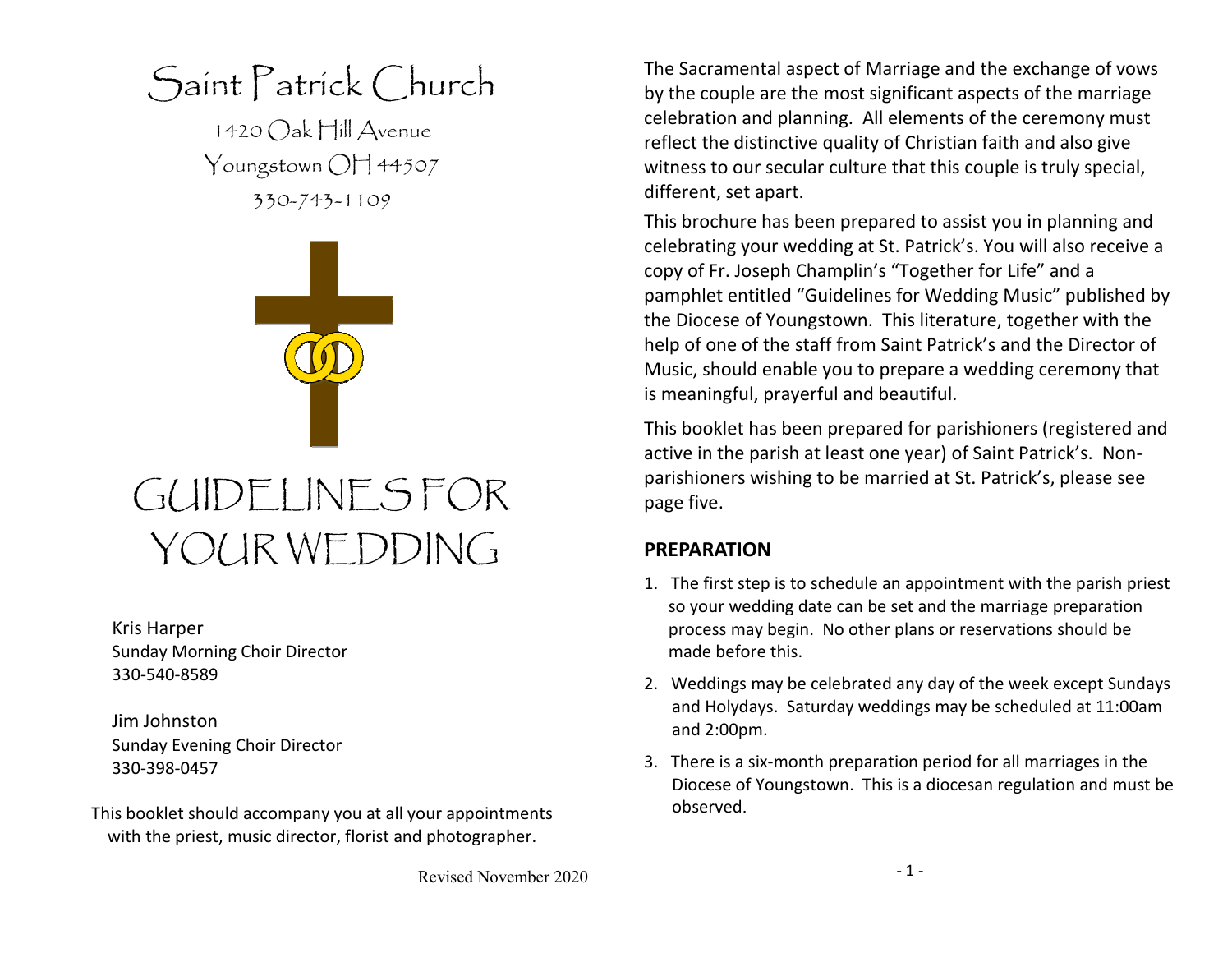- 4. Lent is considered a "closed time" at St. Patrick Parish. Weddings are not celebrated during this penitential season.
- 5. Catholic parties must provide a newly issued baptismal certificate.
- 6. No marriage may be planned / scheduled if there is a previous marriage to be annulled.
- 7. The Catholic Church recognizes marriages between non-Catholic couples as valid marriages. Therefore even non -Catholics are required to have previous marriages annulled before marriage in the Catholic Church.
- 8. The priest will administer a Marriage Evaluation Questionnaire to all couples.
- 9. All couples are required to enter into a pre-marriage program. It may be:
	- A) Being assigned to a parish Sponsor Couple OR
	- B) Attending a Marriage Encounter weekend OR
	- C) Entering into a program in another Diocese (for the convenience of those who do not live in Youngstown.
- 10. Non-Catholic parties are not required to join the Catholic Church or to sign any promises. However, the Catholic party is required to be a practicing Catholic and promise to raise children as Catholics.

## **MARRIAGE CEREMONY**



- 1. The Sacrament of Marriage may be celebrated in two ways:
	- A) Catholic Marriage within Mass
	- B) Catholic Marriage ceremony without Mass
- 2. When a Catholic and a non-Catholic are marrying it is suggested that the marriage ceremony take place outside of Mass in order to make the experience more prayerful for ALL present.
- 3. According to present Church guidelines, non-Catholics may not participate in the reception of Communion. With assistance from the priest, the couple's decision whether or not to have a Mass at their interfaith marriage should be guided by sensitivity and mutual understanding. Ministers and rabbis are welcome to participate in your interfaith wedding ceremony.
- 4. Each couple will receive a booklet to help with the preparation of the ceremony.
- 5. The ceremony is planned collaboratively between the couple, the priest and the parish music director.
- 6. Your families and friends have an important role in your wedding celebration. Their support is shown by their active participation in the prayers and responses. You may decide to have a booklet printed to encourage this participation. The reading of the Scripture lessons, the presentation of the gifts for the Eucharist, etc. The best man and maid or matron of honor should be practicing Christians.

# **CHURCH FEES / EXPENSES**

- 1. Couples are asked to make a donation of \$250.00 to "St. Patrick Church", which will include the following: a donation to the Preservation Fund, security, sacristan fee, servers' fee, and the FOCCUS workbook. **Payment should be made one month before the wedding**. Music fees are separate.
- 2. A honorarium / gift should be given to the priest / deacon celebrant of the wedding.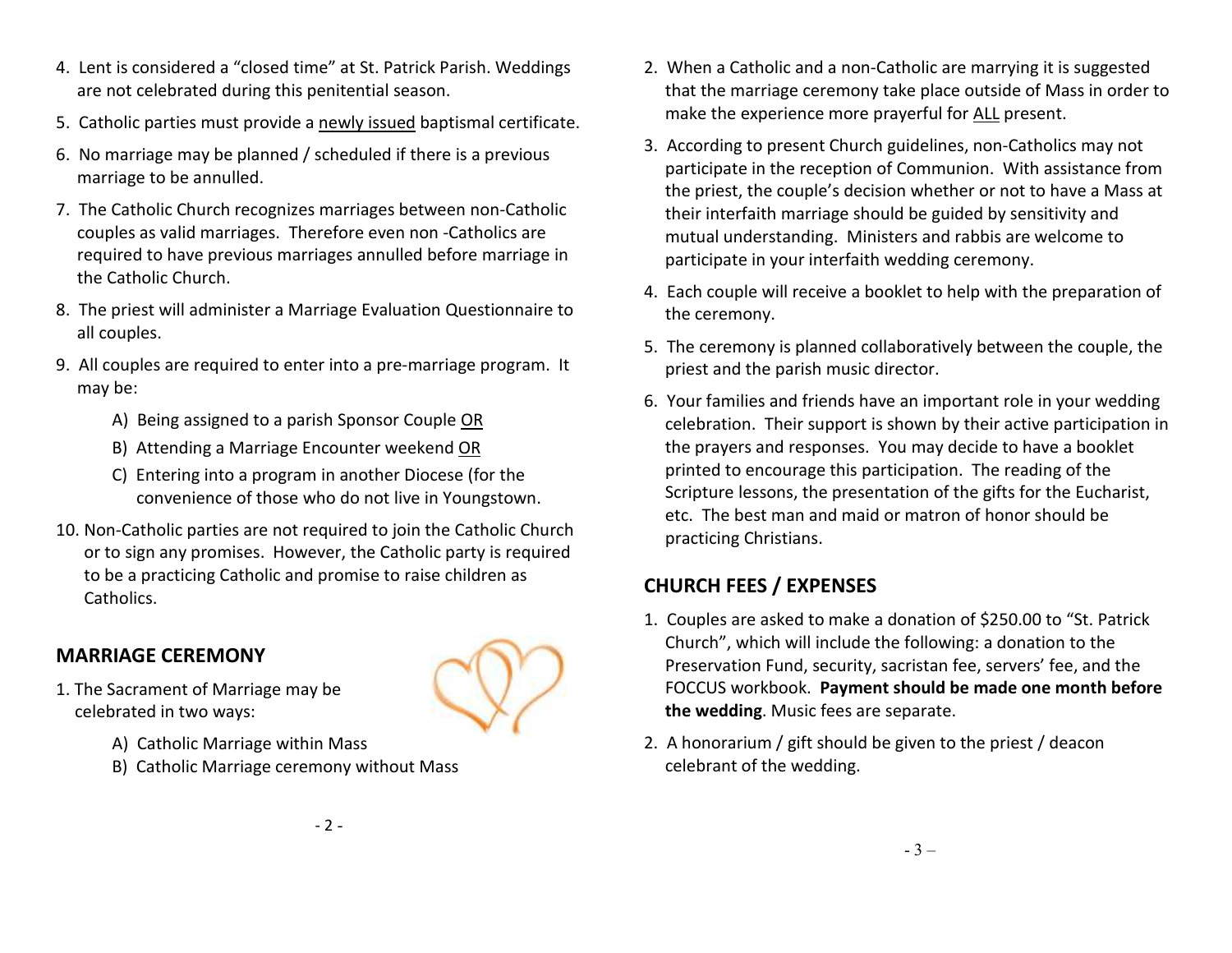## **MUSIC**

1. After your initial appointment with the priest, you will be directed to contact our parish Music Directors, Kris Harper or Jim Johnston, to plan and discuss the music for your wedding. Kris can be



reached at 330-540-8589 or kharper71459@gmail.com, and Jim at 330-398-0457 or jayjohnst@yahoo.com.

2. Our parish Music Directors are responsible for all weddings held at St. Patrick Church. Guest musicians are welcome, but must have final approval by the music director you have consulted. It is expected that the musicians/soloists be musically proficient. The music directors can guide you in selecting professional musicians. If you choose to bring in another organist/pianist to do the whole service, you are still obligated to pay the required fee to Kris Harper.

#### 3. MUSIC FEES

**\$150.00 – Kris Harper:** Includes vocals, organ and / or piano, one meeting with the bride and groom to select music, and one rehearsal with other musicians. Additional rehearsal time will be billed to the bride and groom at a rate of \$50 an hour. Payment must be made one week in advance.

**\$100.00 - Jim Johnston:** Jim sings and plays the guitar. If you want the organ for the processional and recessional (optional) the fee is \$75.00 made payable to Kris Harper.

4. It is the intent of the music directors to make your wedding as sacred as possible; therefore, all music must be appropriate for a worship service. The music directors have a wide repertoire of appropriate musical pieces and will be happy to either select or help you in selecting the music.

On occasion couples who do not belong to St. Patrick's ask to use the church for their wedding. This request is honored when the following conditions are adhered to:

- a) Written permission from the pastor of the bride and groom is presented to allow the couple to be married outside their home parish.
- b) The date and time in question are available.
- c) An additional \$150.00 fee is paid to "St. Patrick's Preservation Fund."
- d) St. Patrick's Music Director is contacted to plan the wedding (see music).
- e) All couples are required to follow the guidelines contained in this booklet.



## **FLOWERS / CHURCH DECORATIONS**

- 1. Church floral decorations are to be arranged with a florist by the couple. If another wedding is taking place on the same day, you may wish to share the floral expense.
- 2. Given another wedding and / or a funeral liturgy, the church sacristan will open the church 90 minutes prior to the scheduled wedding time.
- 3. Candlelight ceremonies are permitted with the candles fastened on the ends of some of the pews in the main aisle. St. Patrick rents out such candle stands at an additional / optional cost of \$100.00, which includes stands and candles.
- 4. Florists should be reminded that the pews are not to be marred in any way. Also, floor and furniture protection MUST be provided for any candle arrangements. Florists are responsible for cleanup and any damage to church property.